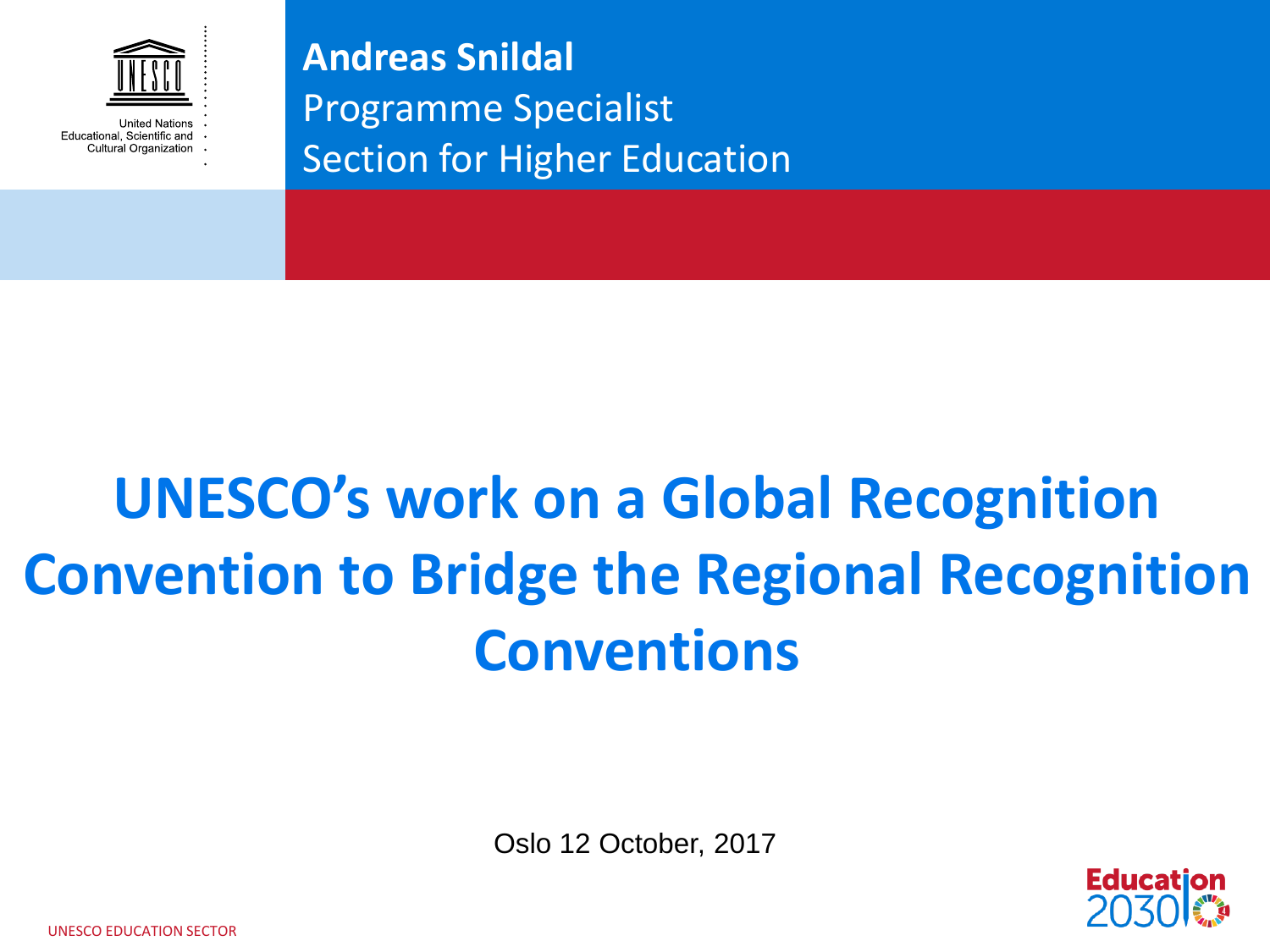

**United Nations** Educational, Scientific and Cultural Organization



UNESCO's work on a Global Recognition Convention to Bridge the Regional Recognition Conventions

- **Brief background**
- Why a Global Convention on recognition
- The process so far
- The relationship between a future Global Convention and the existing regional conventions
- Next steps

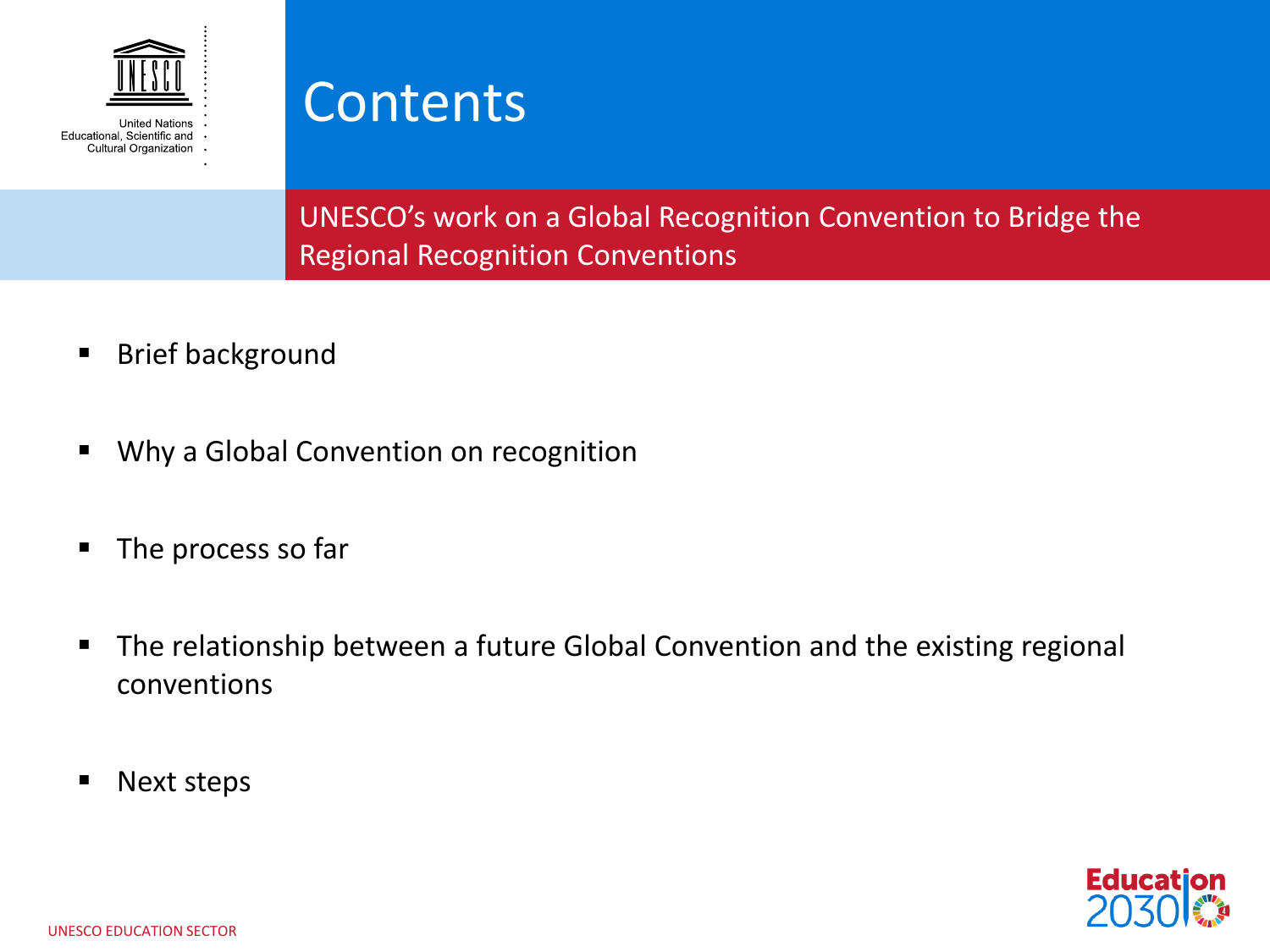

### UNESCO the only UN agency with a mandate in higher education

- Application and revision of existing normative instruments on the Recognition of Higher Education Qualifications
- Elaboration a Global Convention on Recognition of HED Qualifications

- **Second Generation Regional Recognition Conventions**
- Europe: Lisbon Convention (1997)
- Asia & Pacific: Tokyo Convention (2011)
- Africa: Addis Convention (2014)
- América Latina y el Caribe (adoption 2018?)
- Arab States (adoption 2019?)

 $\rightarrow$  Still, regional conventions are not able to address increasing *inter-regional* student mobility.

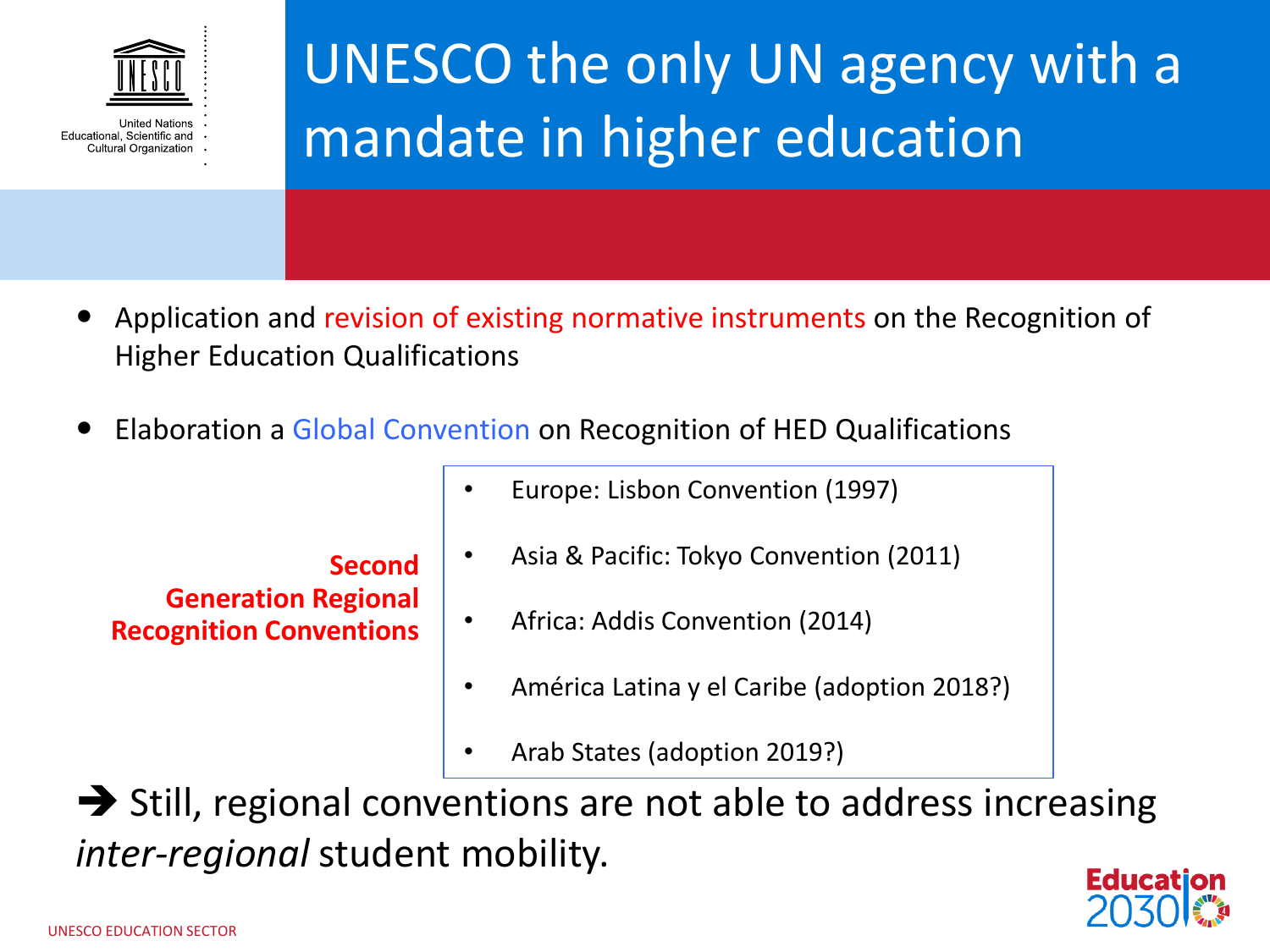

## Why a Global Recognition Convention?

- Recognition across regions
- Open and Fair Recognition of Qualifications as a universal right
- International coherence in recognition processes
- Raising the profile and importance of recognition
- Recognition as an enabler for quality enhancement of higher education

… more than just recognition at stake

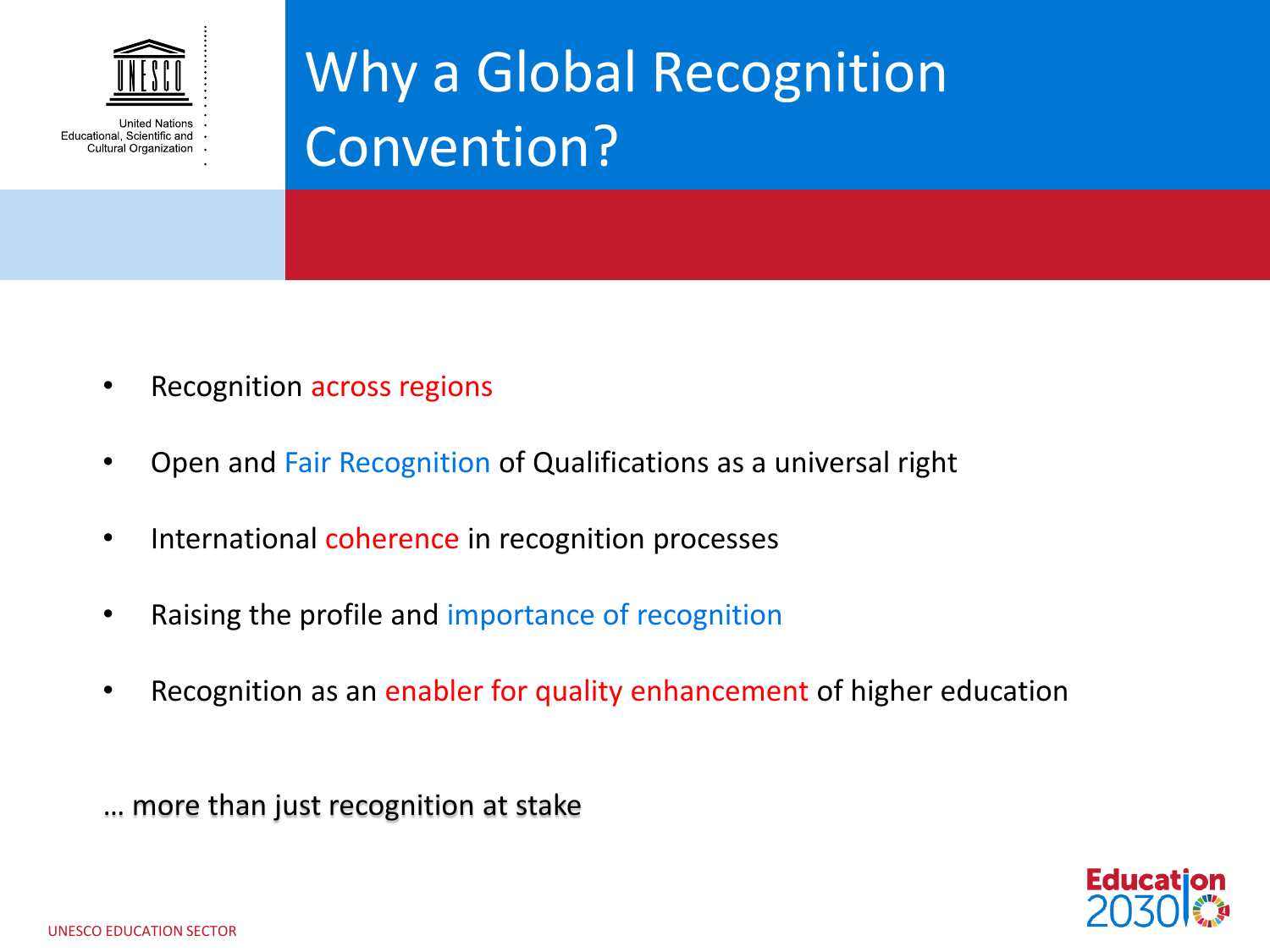

#### First Phase: Drafting Process

- In November 2015, UNESCO's General Conference requested the Director-General to appoint an expert committee to work a *preliminary draft*.
- 23 experts from all UNESCO regions were appointed by the Director-General in coordination with Member States
- All served on the Committee as experts in their private capacity, not as representatives of Member States.
- The Committee met four times between May 2016 and June 2017, and endorsed a [preliminary draft](http://unesdoc.unesco.org/images/0025/002530/253046e.pdf) in June 2017.





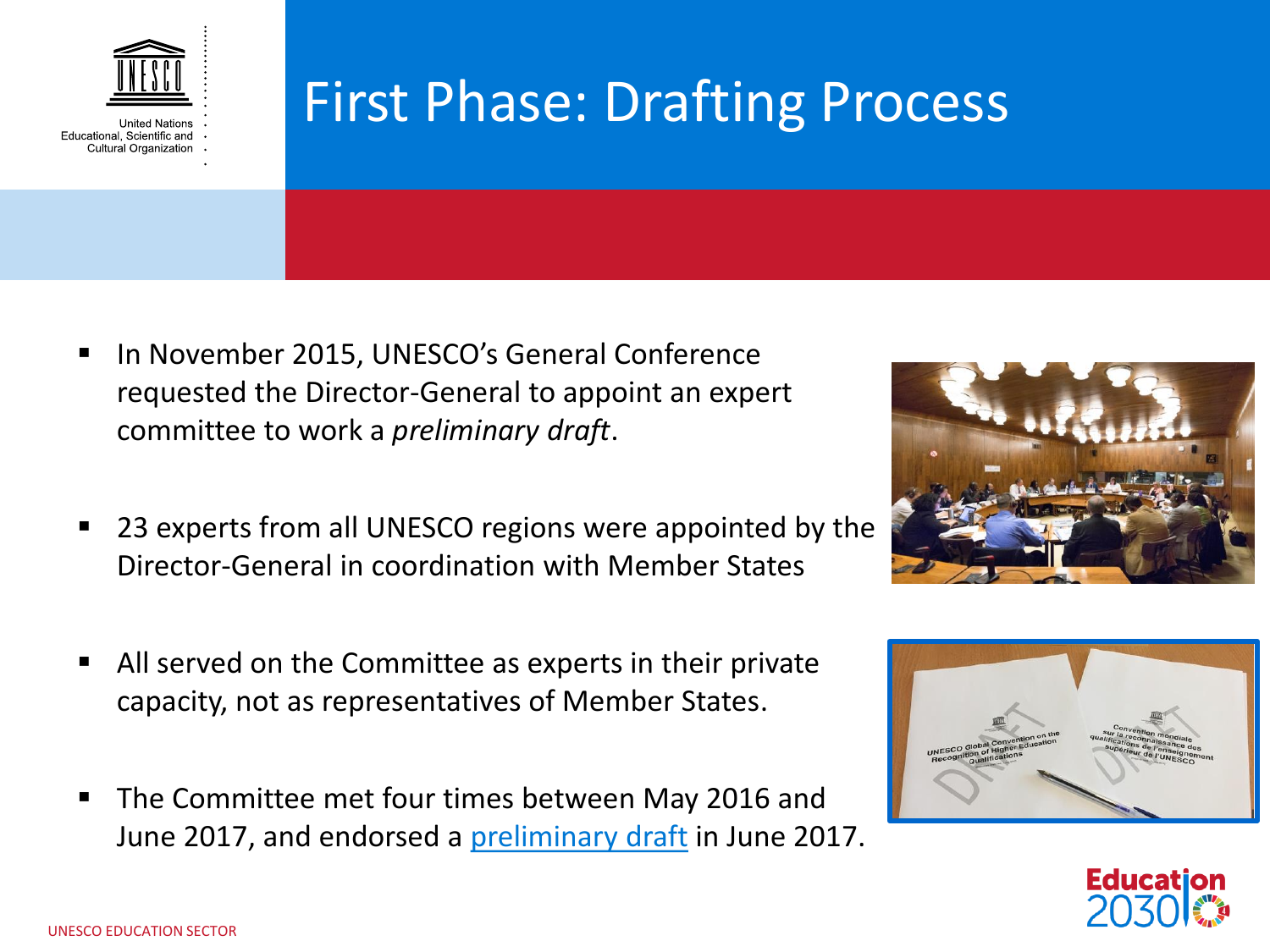

#### On the Preliminary Draft

And its relation to the revised regional conventions

- The Drafting Committee has ensured that there is no conflict between the preliminary draft for the Global Convention and the existing revised regional recognition conventions.
- The Global Convention Draft builds on and complements regional conventions.
	- It creates a global framework that will facilitate interregional mobility.
	- It maintains regional conventions' main principle of committing State Parties to *assess and recognize* foreign qualifications, unless a substantial difference can be shown.
- Regional Conventions will coexist with Global Convention in order to address issues that are specific to each region.
	- For instance stronger emphasis on adult education, Qualification Frameworks and QA mechanisms in Addis Convention

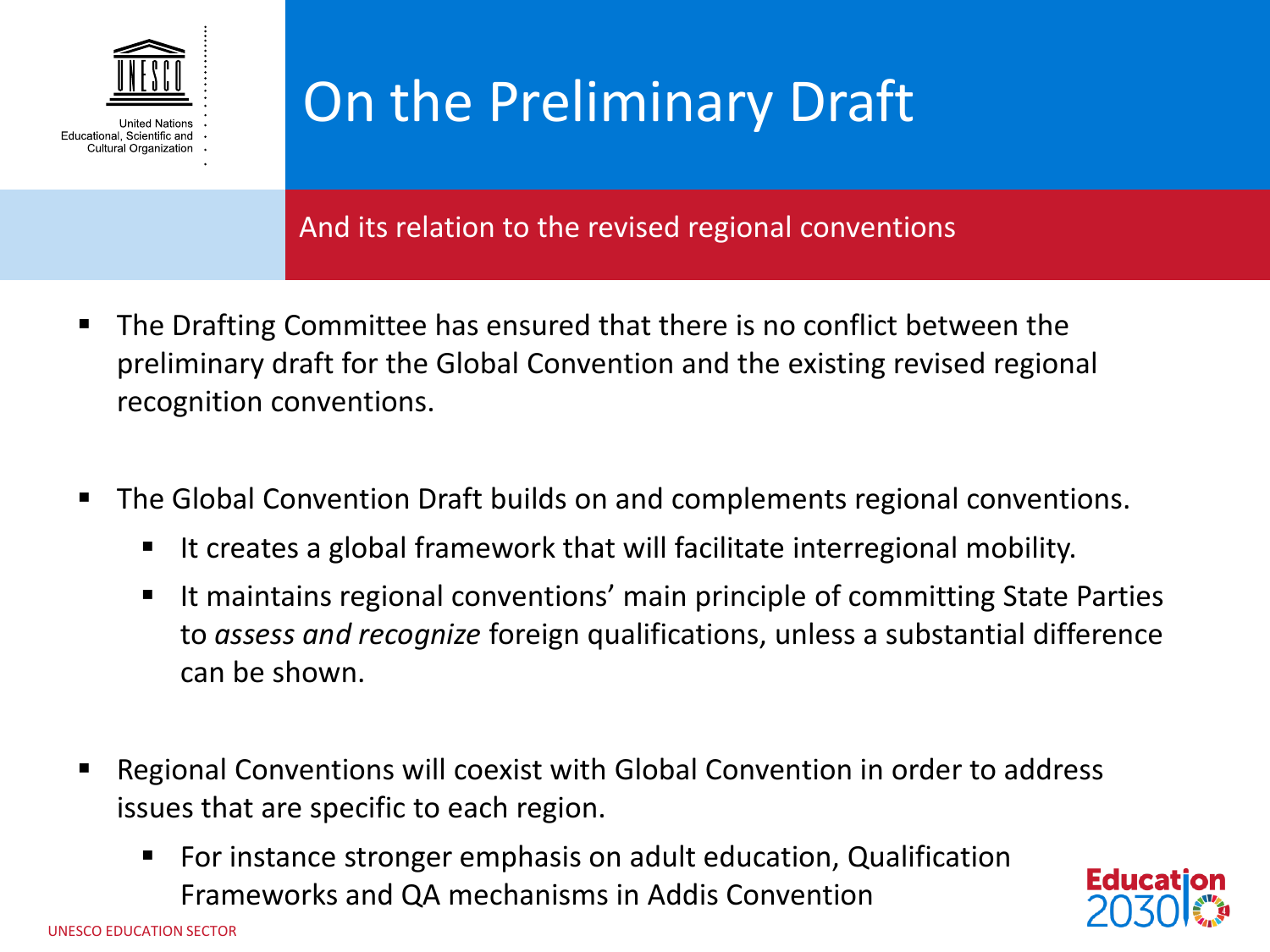

### Why does my country need the Global Convention?

Some common doubts/objections

 My country already applies the Lisbon Convention on all applications, irrespective of the applicant's region of origin. We don't need to ratify the Global Convention!

 A Global Convention will ensure that all States Parties are *obliged* to do this, not only on the basis of good will.

 $\rightarrow$  A Global Convention will ensure that countries outside your region are obliged to assess qualifications obtained in *your* country.

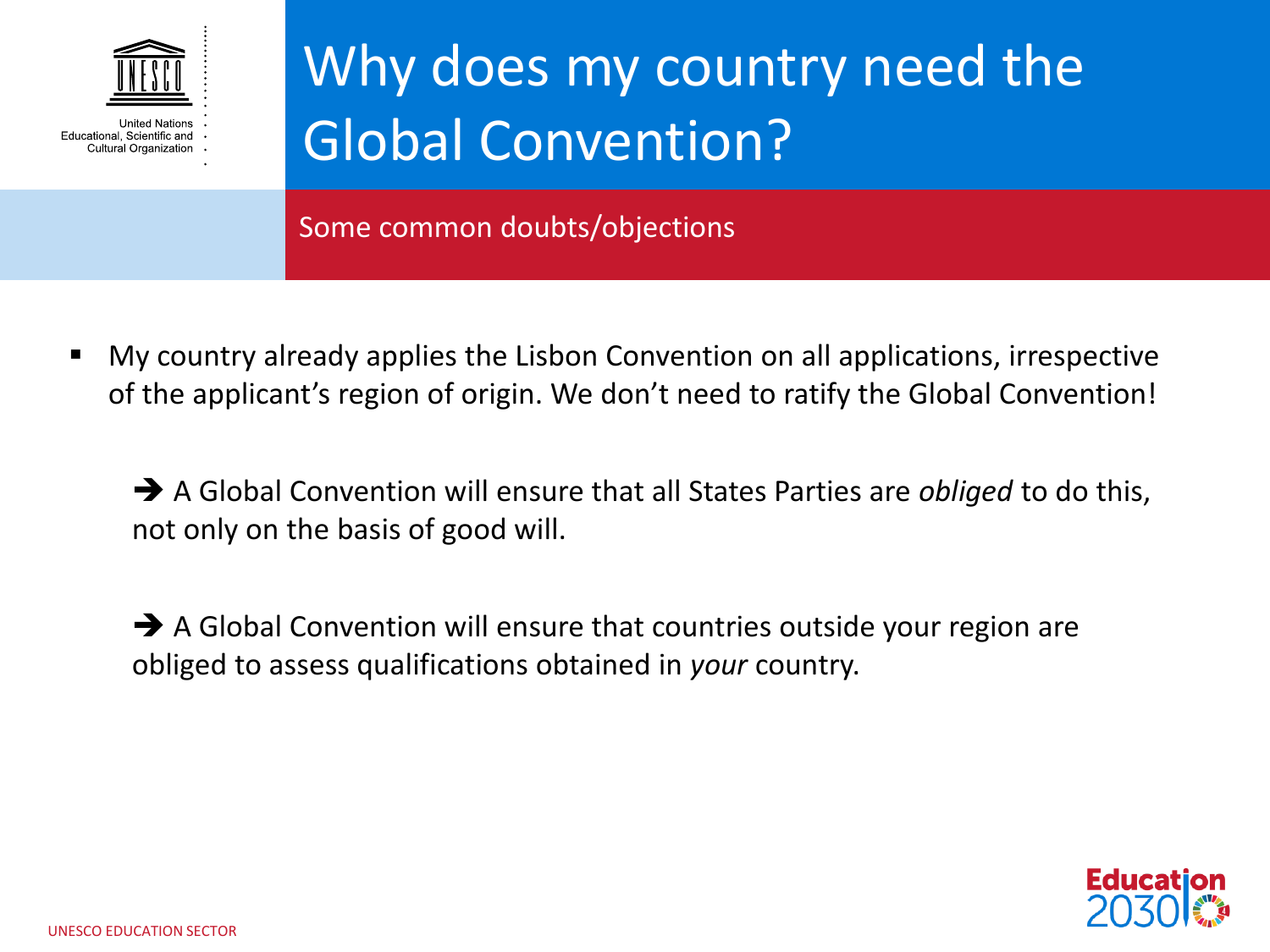

### Why does my country need the Global Convention?

Some common doubts/objections

 A Global Convention means streamlining of recognition processes worldwide. Individual states and existing networks will have less to say!

 $\rightarrow$  The regional conventions will remain in force together with their subsidiary texts and network structures.

 $\rightarrow$  The Global Convention aims at making regional conventions and recognition processes *compatible* with each other, not identical.

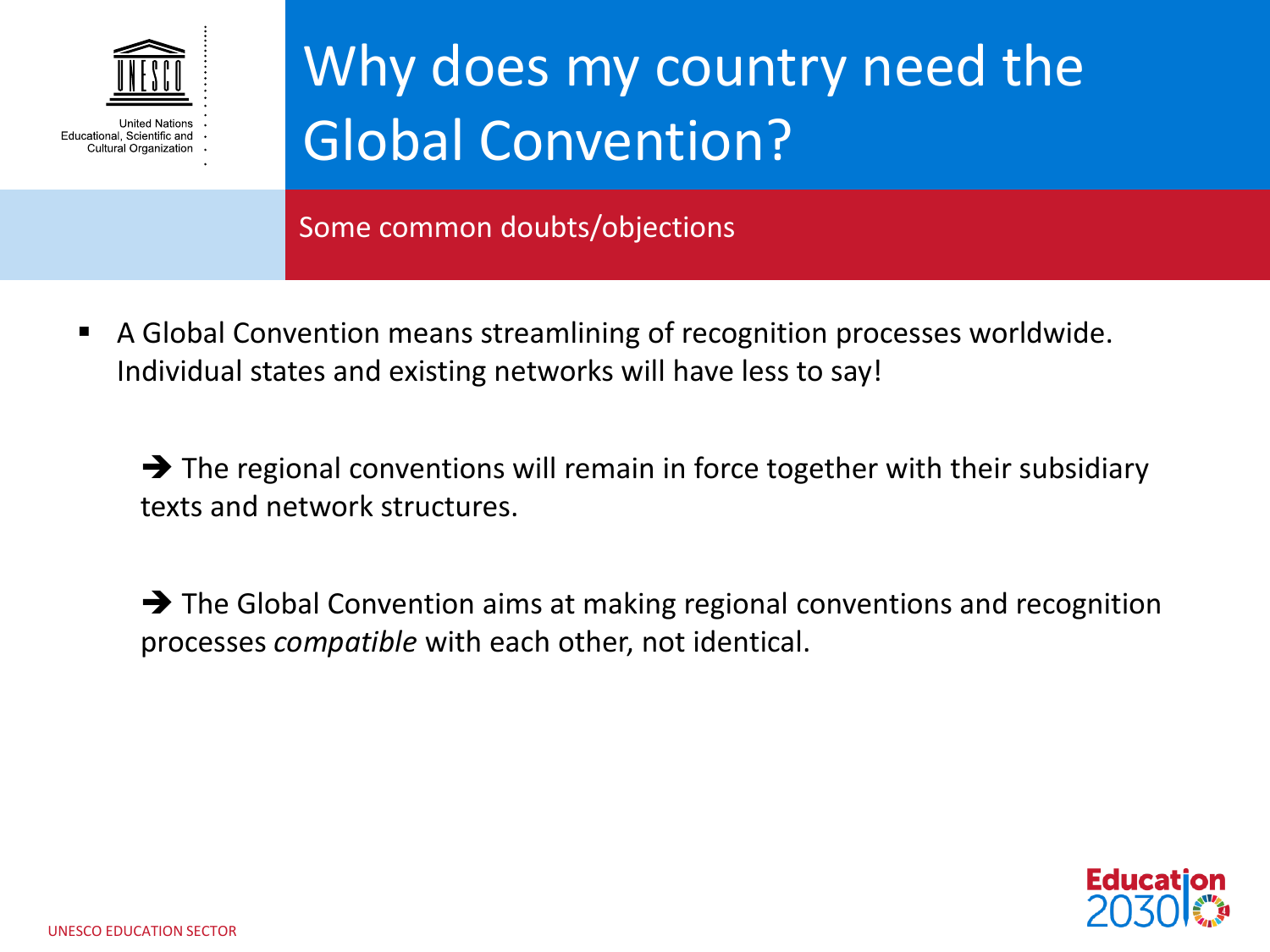

### Why does my country need the Global Convention?

Some common doubts/objections

 Of the revised regional conventions, only Lisbon has come into force. When not even the revised regional conventions have come into force, the Global Convention will never come into force or have any effect!

 $\rightarrow$  The ratifications and implementation processes of the revised regional conventions are moving ahead and there is a strong momentum to revise the remaining regional conventions (LAC and Arab states).

 $\rightarrow$  The adoption of a Global Convention will only be the starting point to achieve its aims, and implementation will go on for years.

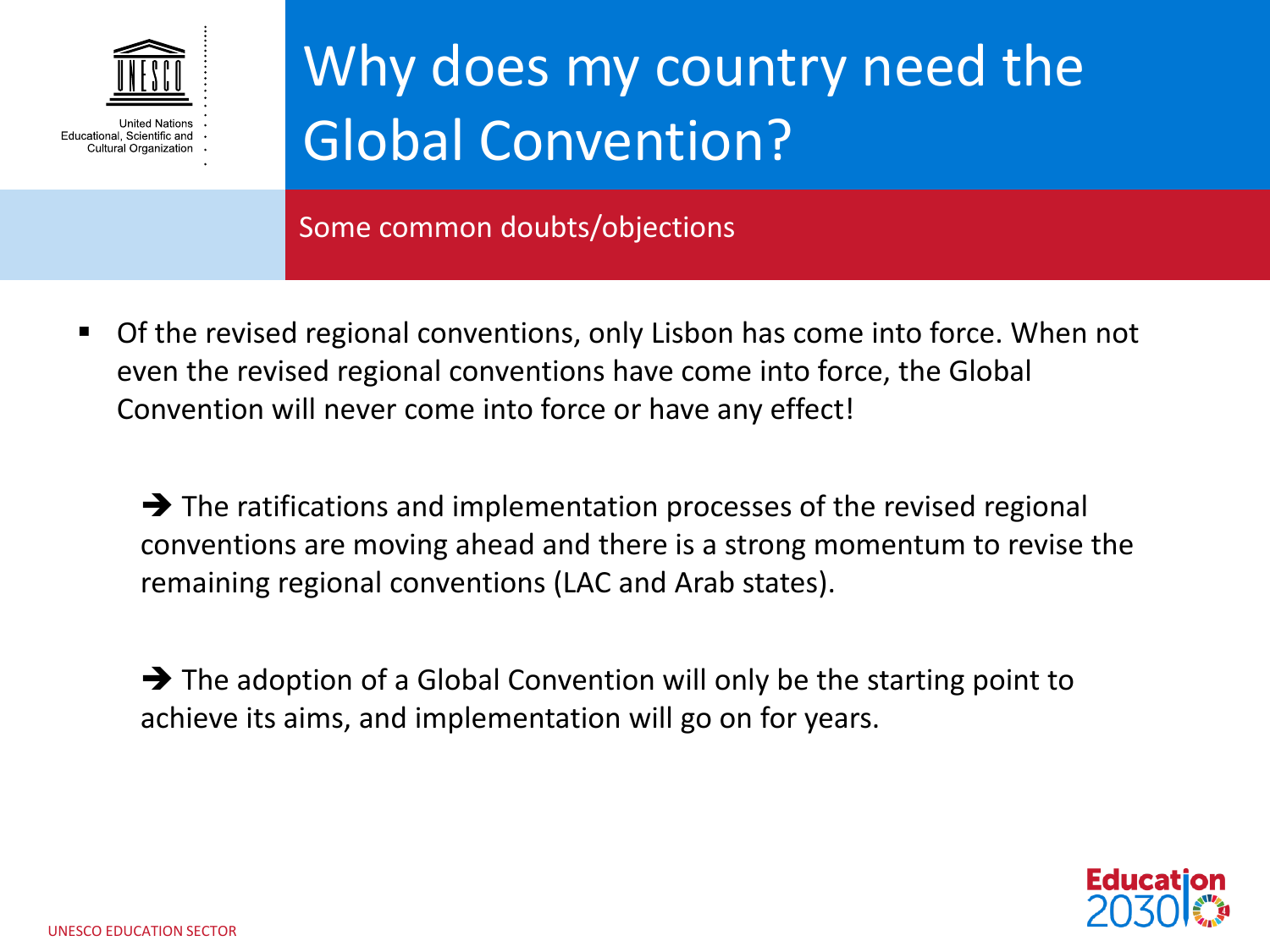



#### UNESCO Global Convention on the Recognition of HE Qualifications

- **October 2017:** the preliminary draft of the convention text together with proposed modalities of further consultations with Member States and relevant stakeholders will be examined by the Executive Board TODAY, 12 OCTOBER 2017.
- **November 2017:** if approved by the Executive board, these documents will then be submitted to the General Conference.

Phase 2, if approved by the General Conference:

- **Jan–Sept 2018:** the Secretariat will undertake wide and inclusive consultations with Member States and stakeholders with a view to revisit, refine and update the draft.
- **Autumn 2018–Summer 2019:** All Member States are invited to intergovernmental meetings to discuss and negotiate the final draft.
- **August 2019:** Final draft sent to General Conference for adoption in **November 2019**.